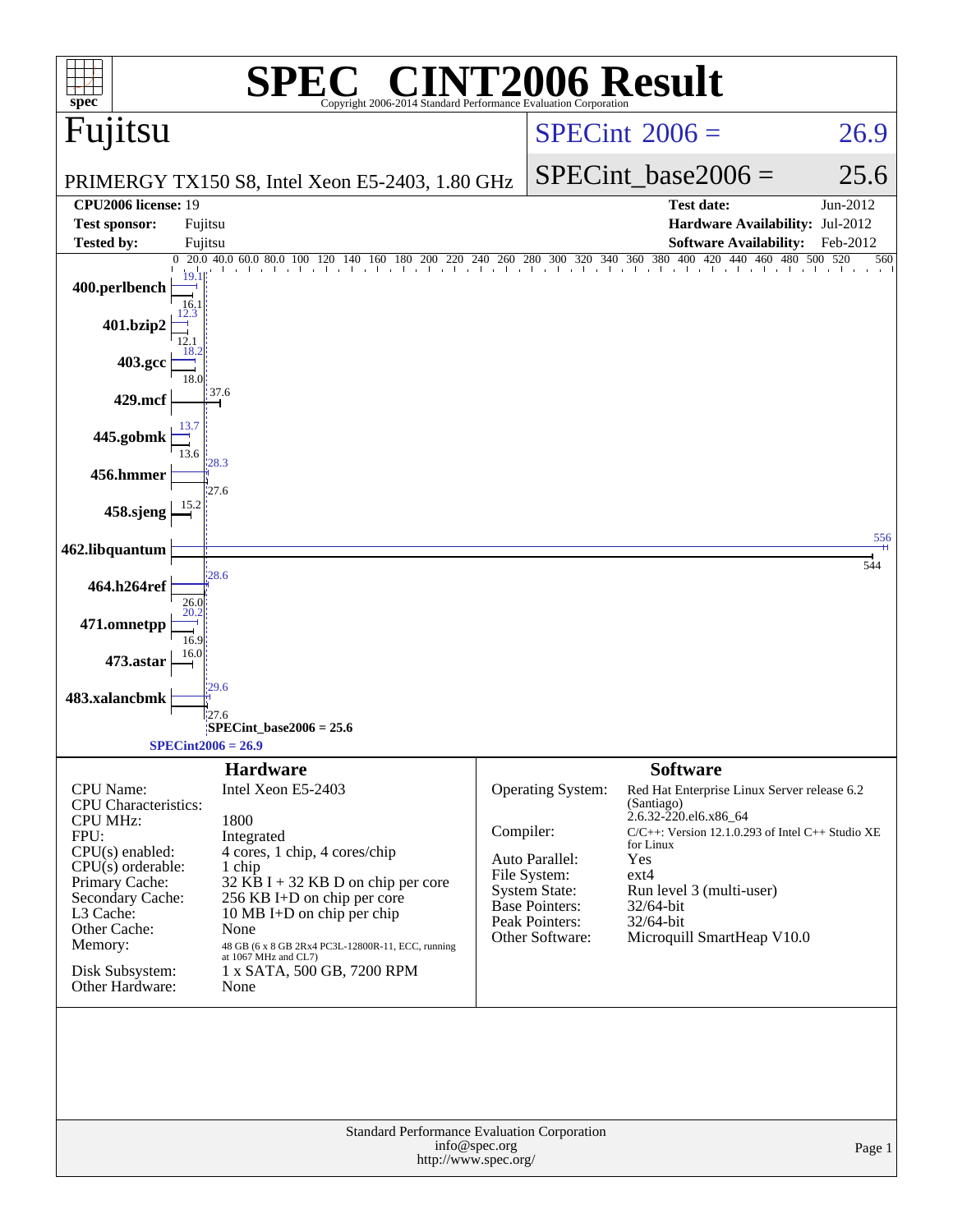

# **[SPEC CINT2006 Result](http://www.spec.org/auto/cpu2006/Docs/result-fields.html#SPECCINT2006Result)**

# Fujitsu

### $SPECint2006 = 26.9$  $SPECint2006 = 26.9$

PRIMERGY TX150 S8, Intel Xeon E5-2403, 1.80 GHz

SPECint base2006 =  $25.6$ 

**[CPU2006 license:](http://www.spec.org/auto/cpu2006/Docs/result-fields.html#CPU2006license)** 19 **[Test date:](http://www.spec.org/auto/cpu2006/Docs/result-fields.html#Testdate)** Jun-2012 **[Test sponsor:](http://www.spec.org/auto/cpu2006/Docs/result-fields.html#Testsponsor)** Fujitsu **[Hardware Availability:](http://www.spec.org/auto/cpu2006/Docs/result-fields.html#HardwareAvailability)** Jul-2012 **[Tested by:](http://www.spec.org/auto/cpu2006/Docs/result-fields.html#Testedby)** Fujitsu **[Software Availability:](http://www.spec.org/auto/cpu2006/Docs/result-fields.html#SoftwareAvailability)** Feb-2012

#### **[Results Table](http://www.spec.org/auto/cpu2006/Docs/result-fields.html#ResultsTable)**

|                   | <b>Base</b>                                                                                              |             |                |             |                |       | <b>Peak</b>    |              |                |              |                |              |
|-------------------|----------------------------------------------------------------------------------------------------------|-------------|----------------|-------------|----------------|-------|----------------|--------------|----------------|--------------|----------------|--------------|
| <b>Benchmark</b>  | <b>Seconds</b>                                                                                           | Ratio       | <b>Seconds</b> | Ratio       | <b>Seconds</b> | Ratio | <b>Seconds</b> | <b>Ratio</b> | <b>Seconds</b> | <b>Ratio</b> | <b>Seconds</b> | <b>Ratio</b> |
| $ 400$ .perlbench | 608                                                                                                      | 16.1        | 606            | 16.1        | 606            | 16.1  | 511            | 19.1         | 510            | <b>19.1</b>  | 510            | 19.1         |
| 401.bzip2         | 797                                                                                                      | <u>12.1</u> | 798            | 12.1        | 796            | 12.1  | 782            | <u>12.3</u>  | 782            | 12.3         | 783            | 12.3         |
| $403.\text{gcc}$  | 447                                                                                                      | 18.0        | 447            | 18.0        | 448            | 18.0  | 442            | 18.2         | 442            | 18.2         | 442            | <u>18.2</u>  |
| $429$ mcf         | 243                                                                                                      | 37.5        | 242            | 37.7        | 242            | 37.6  | 243            | 37.5         | 242            | 37.7         | 242            | 37.6         |
| $445$ .gobmk      | 771                                                                                                      | 13.6        | 771            | 13.6        | 771            | 13.6  | 763            | 13.7         | 764            | 13.7         | 763            | 13.7         |
| $456.$ hmmer      | 338                                                                                                      | 27.6        | 338            | 27.6        | 338            | 27.6  | 330            | 28.3         | 330            | 28.3         | <b>330</b>     | 28.3         |
| $458$ .sjeng      | 796                                                                                                      | 15.2        | 796            | 15.2        | 796            | 15.2  | 796            | 15.2         | 796            | 15.2         | 796            | 15.2         |
| 462.libquantum    | 38.1                                                                                                     | 544         | 38.1           | 544         | 38.1           | 544   | 37.3           | 556          | 37.5           | 553          | 37.3           | 556          |
| 464.h264ref       | 850                                                                                                      | 26.0        | 848            | 26.1        | 854            | 25.9  | 774            | 28.6         | 775            | 28.6         | 773            | 28.6         |
| 471.omnetpp       | 370                                                                                                      | 16.9        | 370            | 16.9        | 371            | 16.8  | 309            | 20.2         | 309            | 20.2         | 310            | 20.2         |
| $ 473$ . astar    | 440                                                                                                      | 16.0        | 439            | <b>16.0</b> | 436            | 16.1  | 440            | 16.0         | <u>439</u>     | <b>16.0</b>  | 436            | 16.1         |
| 483.xalancbmk     | 250                                                                                                      | 27.6        | 250            | 27.6        | 251            | 27.5  | 233            | 29.6         | 234            | 29.5         | 233            | 29.6         |
|                   | Results appear in the order in which they were run. Bold underlined text indicates a median measurement. |             |                |             |                |       |                |              |                |              |                |              |

### **[Operating System Notes](http://www.spec.org/auto/cpu2006/Docs/result-fields.html#OperatingSystemNotes)**

 Stack size set to unlimited using "ulimit -s unlimited" Transparent Huge Pages enabled with: echo always > /sys/kernel/mm/redhat\_transparent\_hugepage/enabled

### **[Platform Notes](http://www.spec.org/auto/cpu2006/Docs/result-fields.html#PlatformNotes)**

 BIOS configuration: Intel HT Technology = Disable Frequency Floor Override = Enable

### **[General Notes](http://www.spec.org/auto/cpu2006/Docs/result-fields.html#GeneralNotes)**

Environment variables set by runspec before the start of the run:  $KMP_A$ FFINITY = "granularity=fine, scatter" LD\_LIBRARY\_PATH = "/SPECcpu2006/libs/32:/SPECcpu2006/libs/64" OMP\_NUM\_THREADS = "4"

 Binaries compiled on a system with 1x E3-1270v2 CPU + 32 GB memory using RHEL6.2 For information about Fujitsu please visit: <http://www.fujitsu.com>

## **[Base Compiler Invocation](http://www.spec.org/auto/cpu2006/Docs/result-fields.html#BaseCompilerInvocation)**

[C benchmarks](http://www.spec.org/auto/cpu2006/Docs/result-fields.html#Cbenchmarks): [icc -m64](http://www.spec.org/cpu2006/results/res2012q3/cpu2006-20120810-24117.flags.html#user_CCbase_intel_icc_64bit_f346026e86af2a669e726fe758c88044)

Continued on next page

Standard Performance Evaluation Corporation [info@spec.org](mailto:info@spec.org) <http://www.spec.org/>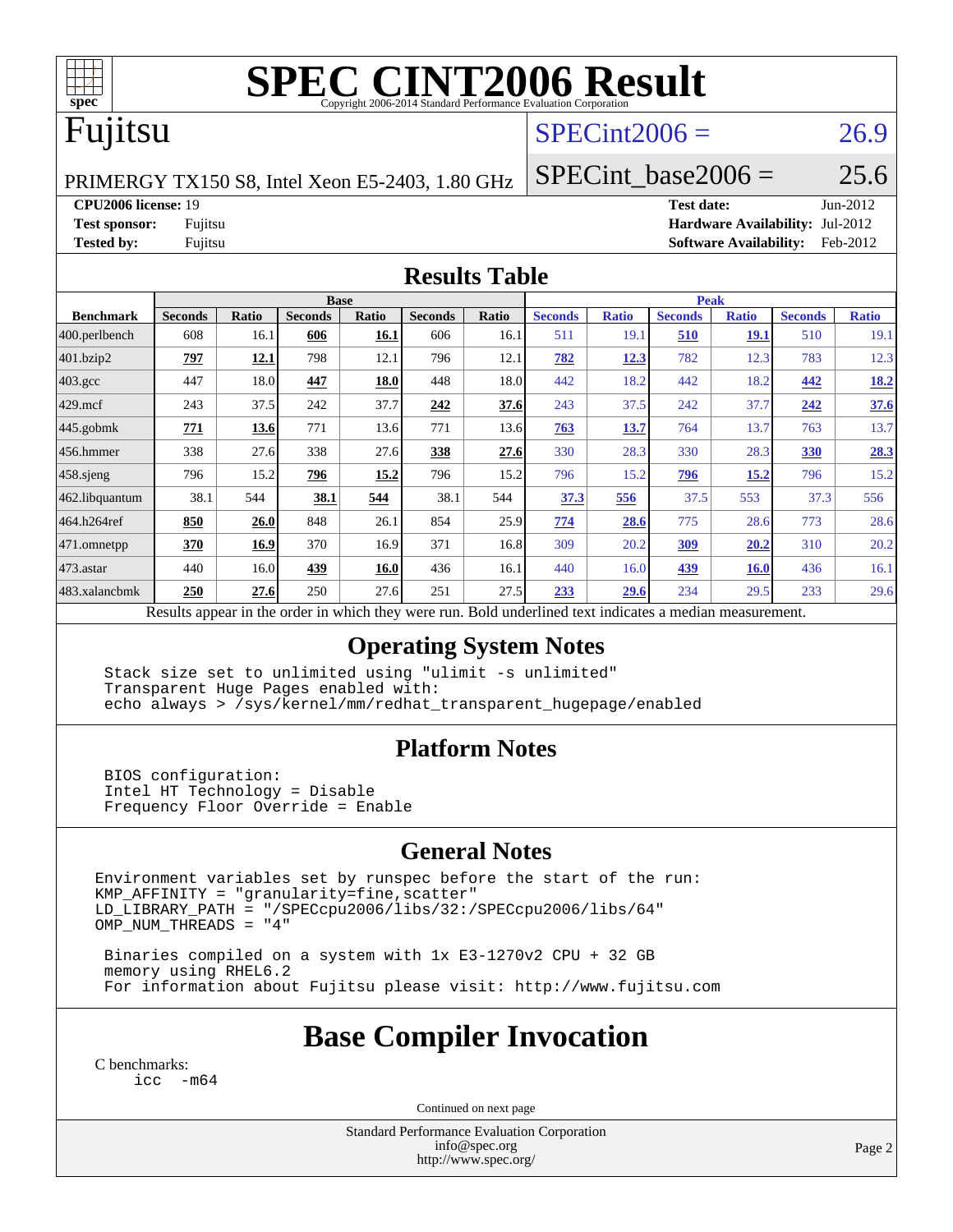| $spec^*$                                                                                                                                                                                                                                                                                                                                                                                                                                                                                                                                                                                                                                                                                                 | <b>SPEC CINT2006 Result</b><br>Copyright 2006-2014 Standard Performance Evaluation Corporation |                                                                                       |                      |  |  |  |
|----------------------------------------------------------------------------------------------------------------------------------------------------------------------------------------------------------------------------------------------------------------------------------------------------------------------------------------------------------------------------------------------------------------------------------------------------------------------------------------------------------------------------------------------------------------------------------------------------------------------------------------------------------------------------------------------------------|------------------------------------------------------------------------------------------------|---------------------------------------------------------------------------------------|----------------------|--|--|--|
| Fujitsu                                                                                                                                                                                                                                                                                                                                                                                                                                                                                                                                                                                                                                                                                                  |                                                                                                | $SPECint2006 =$                                                                       | 26.9                 |  |  |  |
|                                                                                                                                                                                                                                                                                                                                                                                                                                                                                                                                                                                                                                                                                                          | PRIMERGY TX150 S8, Intel Xeon E5-2403, 1.80 GHz                                                | $SPECint$ base2006 =                                                                  | 25.6                 |  |  |  |
| CPU2006 license: 19<br><b>Test sponsor:</b><br>Fujitsu<br><b>Tested by:</b><br>Fujitsu                                                                                                                                                                                                                                                                                                                                                                                                                                                                                                                                                                                                                   |                                                                                                | <b>Test date:</b><br>Hardware Availability: Jul-2012<br><b>Software Availability:</b> | Jun-2012<br>Feb-2012 |  |  |  |
|                                                                                                                                                                                                                                                                                                                                                                                                                                                                                                                                                                                                                                                                                                          | <b>Base Compiler Invocation (Continued)</b>                                                    |                                                                                       |                      |  |  |  |
| $C_{++}$ benchmarks:<br>$icpc$ $-m64$                                                                                                                                                                                                                                                                                                                                                                                                                                                                                                                                                                                                                                                                    |                                                                                                |                                                                                       |                      |  |  |  |
|                                                                                                                                                                                                                                                                                                                                                                                                                                                                                                                                                                                                                                                                                                          | <b>Base Portability Flags</b>                                                                  |                                                                                       |                      |  |  |  |
| 400.perlbench: -DSPEC_CPU_LP64 -DSPEC_CPU_LINUX_X64<br>401.bzip2: -DSPEC_CPU_LP64<br>403.gcc: -DSPEC_CPU_LP64<br>429.mcf: -DSPEC_CPU_LP64<br>445.gobmk: -DSPEC_CPU_LP64<br>456.hmmer: -DSPEC_CPU_LP64<br>458.sjeng: -DSPEC_CPU_LP64<br>462.libquantum: - DSPEC_CPU_LP64 - DSPEC_CPU_LINUX<br>464.h264ref: -DSPEC_CPU_LP64<br>471.omnetpp: -DSPEC_CPU_LP64<br>473.astar: -DSPEC_CPU_LP64<br>483.xalancbmk: -DSPEC_CPU_LP64 -DSPEC_CPU_LINUX<br><b>Base Optimization Flags</b><br>C benchmarks:<br>-xSSE4.2 -ipo -03 -no-prec-div -parallel -opt-prefetch -auto-p32<br>$C++$ benchmarks:<br>-xSSE4.2 -ipo -03 -no-prec-div -opt-prefetch -auto-p32<br>-Wl,-z, muldefs -L/opt/SmartHeap/lib64 -lsmartheap64 |                                                                                                |                                                                                       |                      |  |  |  |
|                                                                                                                                                                                                                                                                                                                                                                                                                                                                                                                                                                                                                                                                                                          | <b>Base Other Flags</b>                                                                        |                                                                                       |                      |  |  |  |
| C benchmarks:                                                                                                                                                                                                                                                                                                                                                                                                                                                                                                                                                                                                                                                                                            |                                                                                                |                                                                                       |                      |  |  |  |
|                                                                                                                                                                                                                                                                                                                                                                                                                                                                                                                                                                                                                                                                                                          | 403.gcc: -Dalloca=_alloca                                                                      |                                                                                       |                      |  |  |  |
| C benchmarks (except as noted below):<br>$-m64$<br>icc<br>400.perlbench: icc -m32<br>445.gobmk: icc -m32                                                                                                                                                                                                                                                                                                                                                                                                                                                                                                                                                                                                 | <b>Peak Compiler Invocation</b>                                                                |                                                                                       |                      |  |  |  |
|                                                                                                                                                                                                                                                                                                                                                                                                                                                                                                                                                                                                                                                                                                          | Continued on next page<br><b>Standard Performance Evaluation Corporation</b>                   |                                                                                       |                      |  |  |  |
|                                                                                                                                                                                                                                                                                                                                                                                                                                                                                                                                                                                                                                                                                                          | info@spec.org<br>http://www.spec.org/                                                          |                                                                                       | Page 3               |  |  |  |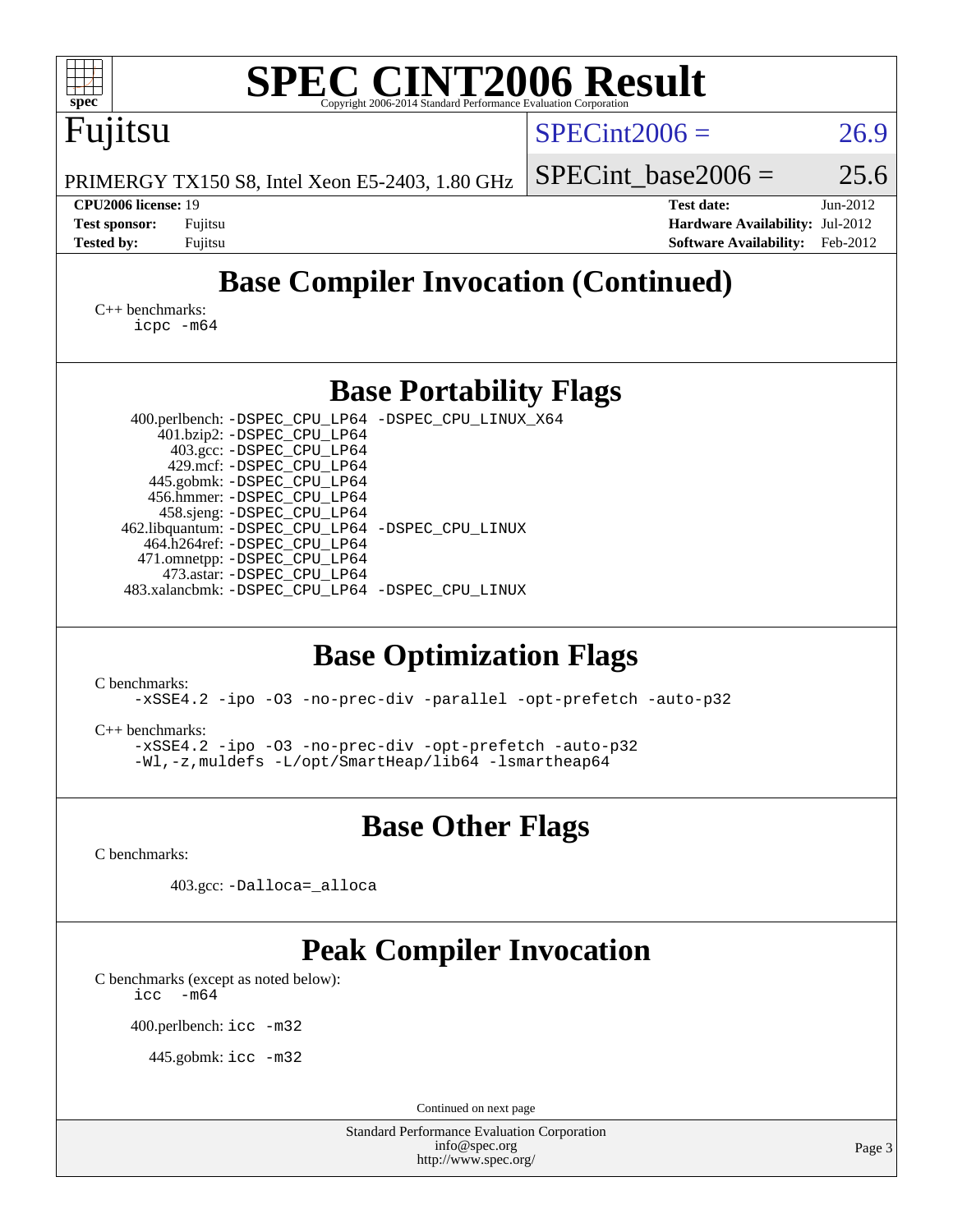

# **[SPEC CINT2006 Result](http://www.spec.org/auto/cpu2006/Docs/result-fields.html#SPECCINT2006Result)**

Fujitsu

 $SPECint2006 = 26.9$  $SPECint2006 = 26.9$ 

PRIMERGY TX150 S8, Intel Xeon E5-2403, 1.80 GHz

SPECint base2006 =  $25.6$ 

**[CPU2006 license:](http://www.spec.org/auto/cpu2006/Docs/result-fields.html#CPU2006license)** 19 **[Test date:](http://www.spec.org/auto/cpu2006/Docs/result-fields.html#Testdate)** Jun-2012 **[Test sponsor:](http://www.spec.org/auto/cpu2006/Docs/result-fields.html#Testsponsor)** Fujitsu **[Hardware Availability:](http://www.spec.org/auto/cpu2006/Docs/result-fields.html#HardwareAvailability)** Jul-2012 **[Tested by:](http://www.spec.org/auto/cpu2006/Docs/result-fields.html#Testedby)** Fujitsu **[Software Availability:](http://www.spec.org/auto/cpu2006/Docs/result-fields.html#SoftwareAvailability)** Feb-2012

# **[Peak Compiler Invocation \(Continued\)](http://www.spec.org/auto/cpu2006/Docs/result-fields.html#PeakCompilerInvocation)**

464.h264ref: [icc -m32](http://www.spec.org/cpu2006/results/res2012q3/cpu2006-20120810-24117.flags.html#user_peakCCLD464_h264ref_intel_icc_a6a621f8d50482236b970c6ac5f55f93)

[C++ benchmarks \(except as noted below\):](http://www.spec.org/auto/cpu2006/Docs/result-fields.html#CXXbenchmarksexceptasnotedbelow) [icpc -m32](http://www.spec.org/cpu2006/results/res2012q3/cpu2006-20120810-24117.flags.html#user_CXXpeak_intel_icpc_4e5a5ef1a53fd332b3c49e69c3330699)

473.astar: [icpc -m64](http://www.spec.org/cpu2006/results/res2012q3/cpu2006-20120810-24117.flags.html#user_peakCXXLD473_astar_intel_icpc_64bit_fc66a5337ce925472a5c54ad6a0de310)

**[Peak Portability Flags](http://www.spec.org/auto/cpu2006/Docs/result-fields.html#PeakPortabilityFlags)**

 400.perlbench: [-DSPEC\\_CPU\\_LINUX\\_IA32](http://www.spec.org/cpu2006/results/res2012q3/cpu2006-20120810-24117.flags.html#b400.perlbench_peakCPORTABILITY_DSPEC_CPU_LINUX_IA32) 401.bzip2: [-DSPEC\\_CPU\\_LP64](http://www.spec.org/cpu2006/results/res2012q3/cpu2006-20120810-24117.flags.html#suite_peakPORTABILITY401_bzip2_DSPEC_CPU_LP64) 403.gcc: [-DSPEC\\_CPU\\_LP64](http://www.spec.org/cpu2006/results/res2012q3/cpu2006-20120810-24117.flags.html#suite_peakPORTABILITY403_gcc_DSPEC_CPU_LP64) 429.mcf: [-DSPEC\\_CPU\\_LP64](http://www.spec.org/cpu2006/results/res2012q3/cpu2006-20120810-24117.flags.html#suite_peakPORTABILITY429_mcf_DSPEC_CPU_LP64) 456.hmmer: [-DSPEC\\_CPU\\_LP64](http://www.spec.org/cpu2006/results/res2012q3/cpu2006-20120810-24117.flags.html#suite_peakPORTABILITY456_hmmer_DSPEC_CPU_LP64) 458.sjeng: [-DSPEC\\_CPU\\_LP64](http://www.spec.org/cpu2006/results/res2012q3/cpu2006-20120810-24117.flags.html#suite_peakPORTABILITY458_sjeng_DSPEC_CPU_LP64) 462.libquantum: [-DSPEC\\_CPU\\_LP64](http://www.spec.org/cpu2006/results/res2012q3/cpu2006-20120810-24117.flags.html#suite_peakPORTABILITY462_libquantum_DSPEC_CPU_LP64) [-DSPEC\\_CPU\\_LINUX](http://www.spec.org/cpu2006/results/res2012q3/cpu2006-20120810-24117.flags.html#b462.libquantum_peakCPORTABILITY_DSPEC_CPU_LINUX) 473.astar: [-DSPEC\\_CPU\\_LP64](http://www.spec.org/cpu2006/results/res2012q3/cpu2006-20120810-24117.flags.html#suite_peakPORTABILITY473_astar_DSPEC_CPU_LP64) 483.xalancbmk: [-DSPEC\\_CPU\\_LINUX](http://www.spec.org/cpu2006/results/res2012q3/cpu2006-20120810-24117.flags.html#b483.xalancbmk_peakCXXPORTABILITY_DSPEC_CPU_LINUX)

# **[Peak Optimization Flags](http://www.spec.org/auto/cpu2006/Docs/result-fields.html#PeakOptimizationFlags)**

[C benchmarks](http://www.spec.org/auto/cpu2006/Docs/result-fields.html#Cbenchmarks):

 $400.$ perlbench:  $-xSSE4$ .  $2(pass 2)$  -prof-qen(pass 1) [-ipo](http://www.spec.org/cpu2006/results/res2012q3/cpu2006-20120810-24117.flags.html#user_peakPASS2_CFLAGSPASS2_LDCFLAGS400_perlbench_f-ipo)(pass 2) [-O3](http://www.spec.org/cpu2006/results/res2012q3/cpu2006-20120810-24117.flags.html#user_peakPASS2_CFLAGSPASS2_LDCFLAGS400_perlbench_f-O3)(pass 2) [-no-prec-div](http://www.spec.org/cpu2006/results/res2012q3/cpu2006-20120810-24117.flags.html#user_peakPASS2_CFLAGSPASS2_LDCFLAGS400_perlbench_f-no-prec-div)(pass 2) [-prof-use](http://www.spec.org/cpu2006/results/res2012q3/cpu2006-20120810-24117.flags.html#user_peakPASS2_CFLAGSPASS2_LDCFLAGS400_perlbench_prof_use_bccf7792157ff70d64e32fe3e1250b55)(pass 2) [-opt-prefetch](http://www.spec.org/cpu2006/results/res2012q3/cpu2006-20120810-24117.flags.html#user_peakCOPTIMIZE400_perlbench_f-opt-prefetch) [-ansi-alias](http://www.spec.org/cpu2006/results/res2012q3/cpu2006-20120810-24117.flags.html#user_peakCOPTIMIZE400_perlbench_f-ansi-alias) 401.bzip2: [-xSSE4.2](http://www.spec.org/cpu2006/results/res2012q3/cpu2006-20120810-24117.flags.html#user_peakPASS2_CFLAGSPASS2_LDCFLAGS401_bzip2_f-xSSE42_f91528193cf0b216347adb8b939d4107)(pass 2) [-prof-gen](http://www.spec.org/cpu2006/results/res2012q3/cpu2006-20120810-24117.flags.html#user_peakPASS1_CFLAGSPASS1_LDCFLAGS401_bzip2_prof_gen_e43856698f6ca7b7e442dfd80e94a8fc)(pass 1) [-ipo](http://www.spec.org/cpu2006/results/res2012q3/cpu2006-20120810-24117.flags.html#user_peakPASS2_CFLAGSPASS2_LDCFLAGS401_bzip2_f-ipo)(pass 2) [-O3](http://www.spec.org/cpu2006/results/res2012q3/cpu2006-20120810-24117.flags.html#user_peakPASS2_CFLAGSPASS2_LDCFLAGS401_bzip2_f-O3)(pass 2) [-no-prec-div](http://www.spec.org/cpu2006/results/res2012q3/cpu2006-20120810-24117.flags.html#user_peakCOPTIMIZEPASS2_CFLAGSPASS2_LDCFLAGS401_bzip2_f-no-prec-div) [-prof-use](http://www.spec.org/cpu2006/results/res2012q3/cpu2006-20120810-24117.flags.html#user_peakPASS2_CFLAGSPASS2_LDCFLAGS401_bzip2_prof_use_bccf7792157ff70d64e32fe3e1250b55)(pass 2) [-auto-ilp32](http://www.spec.org/cpu2006/results/res2012q3/cpu2006-20120810-24117.flags.html#user_peakCOPTIMIZE401_bzip2_f-auto-ilp32) [-opt-prefetch](http://www.spec.org/cpu2006/results/res2012q3/cpu2006-20120810-24117.flags.html#user_peakCOPTIMIZE401_bzip2_f-opt-prefetch) [-ansi-alias](http://www.spec.org/cpu2006/results/res2012q3/cpu2006-20120810-24117.flags.html#user_peakCOPTIMIZE401_bzip2_f-ansi-alias) 403.gcc: [-xAVX](http://www.spec.org/cpu2006/results/res2012q3/cpu2006-20120810-24117.flags.html#user_peakCOPTIMIZE403_gcc_f-xAVX) [-ipo](http://www.spec.org/cpu2006/results/res2012q3/cpu2006-20120810-24117.flags.html#user_peakCOPTIMIZE403_gcc_f-ipo) [-O3](http://www.spec.org/cpu2006/results/res2012q3/cpu2006-20120810-24117.flags.html#user_peakCOPTIMIZE403_gcc_f-O3) [-no-prec-div](http://www.spec.org/cpu2006/results/res2012q3/cpu2006-20120810-24117.flags.html#user_peakCOPTIMIZE403_gcc_f-no-prec-div) [-inline-calloc](http://www.spec.org/cpu2006/results/res2012q3/cpu2006-20120810-24117.flags.html#user_peakCOPTIMIZE403_gcc_f-inline-calloc) [-opt-malloc-options=3](http://www.spec.org/cpu2006/results/res2012q3/cpu2006-20120810-24117.flags.html#user_peakCOPTIMIZE403_gcc_f-opt-malloc-options_13ab9b803cf986b4ee62f0a5998c2238) [-auto-ilp32](http://www.spec.org/cpu2006/results/res2012q3/cpu2006-20120810-24117.flags.html#user_peakCOPTIMIZE403_gcc_f-auto-ilp32)  $429$ .mcf: basepeak = yes 445.gobmk: [-xSSE4.2](http://www.spec.org/cpu2006/results/res2012q3/cpu2006-20120810-24117.flags.html#user_peakPASS2_CFLAGSPASS2_LDCFLAGS445_gobmk_f-xSSE42_f91528193cf0b216347adb8b939d4107)(pass 2) [-prof-gen](http://www.spec.org/cpu2006/results/res2012q3/cpu2006-20120810-24117.flags.html#user_peakPASS1_CFLAGSPASS1_LDCFLAGS445_gobmk_prof_gen_e43856698f6ca7b7e442dfd80e94a8fc)(pass 1) [-prof-use](http://www.spec.org/cpu2006/results/res2012q3/cpu2006-20120810-24117.flags.html#user_peakPASS2_CFLAGSPASS2_LDCFLAGS445_gobmk_prof_use_bccf7792157ff70d64e32fe3e1250b55)(pass 2) [-ansi-alias](http://www.spec.org/cpu2006/results/res2012q3/cpu2006-20120810-24117.flags.html#user_peakCOPTIMIZE445_gobmk_f-ansi-alias) 456.hmmer: [-xSSE4.2](http://www.spec.org/cpu2006/results/res2012q3/cpu2006-20120810-24117.flags.html#user_peakCOPTIMIZE456_hmmer_f-xSSE42_f91528193cf0b216347adb8b939d4107) [-ipo](http://www.spec.org/cpu2006/results/res2012q3/cpu2006-20120810-24117.flags.html#user_peakCOPTIMIZE456_hmmer_f-ipo) [-O3](http://www.spec.org/cpu2006/results/res2012q3/cpu2006-20120810-24117.flags.html#user_peakCOPTIMIZE456_hmmer_f-O3) [-no-prec-div](http://www.spec.org/cpu2006/results/res2012q3/cpu2006-20120810-24117.flags.html#user_peakCOPTIMIZE456_hmmer_f-no-prec-div) [-unroll2](http://www.spec.org/cpu2006/results/res2012q3/cpu2006-20120810-24117.flags.html#user_peakCOPTIMIZE456_hmmer_f-unroll_784dae83bebfb236979b41d2422d7ec2) [-auto-ilp32](http://www.spec.org/cpu2006/results/res2012q3/cpu2006-20120810-24117.flags.html#user_peakCOPTIMIZE456_hmmer_f-auto-ilp32) [-ansi-alias](http://www.spec.org/cpu2006/results/res2012q3/cpu2006-20120810-24117.flags.html#user_peakCOPTIMIZE456_hmmer_f-ansi-alias) 458.sjeng: basepeak = yes 462.libquantum: [-xAVX](http://www.spec.org/cpu2006/results/res2012q3/cpu2006-20120810-24117.flags.html#user_peakCOPTIMIZE462_libquantum_f-xAVX) [-ipo](http://www.spec.org/cpu2006/results/res2012q3/cpu2006-20120810-24117.flags.html#user_peakCOPTIMIZE462_libquantum_f-ipo) [-O3](http://www.spec.org/cpu2006/results/res2012q3/cpu2006-20120810-24117.flags.html#user_peakCOPTIMIZE462_libquantum_f-O3) [-no-prec-div](http://www.spec.org/cpu2006/results/res2012q3/cpu2006-20120810-24117.flags.html#user_peakCOPTIMIZE462_libquantum_f-no-prec-div) [-parallel](http://www.spec.org/cpu2006/results/res2012q3/cpu2006-20120810-24117.flags.html#user_peakCOPTIMIZE462_libquantum_f-parallel) [-opt-prefetch](http://www.spec.org/cpu2006/results/res2012q3/cpu2006-20120810-24117.flags.html#user_peakCOPTIMIZE462_libquantum_f-opt-prefetch) [-auto-p32](http://www.spec.org/cpu2006/results/res2012q3/cpu2006-20120810-24117.flags.html#user_peakCOPTIMIZE462_libquantum_f-auto-p32) Continued on next page

Standard Performance Evaluation Corporation [info@spec.org](mailto:info@spec.org) <http://www.spec.org/>